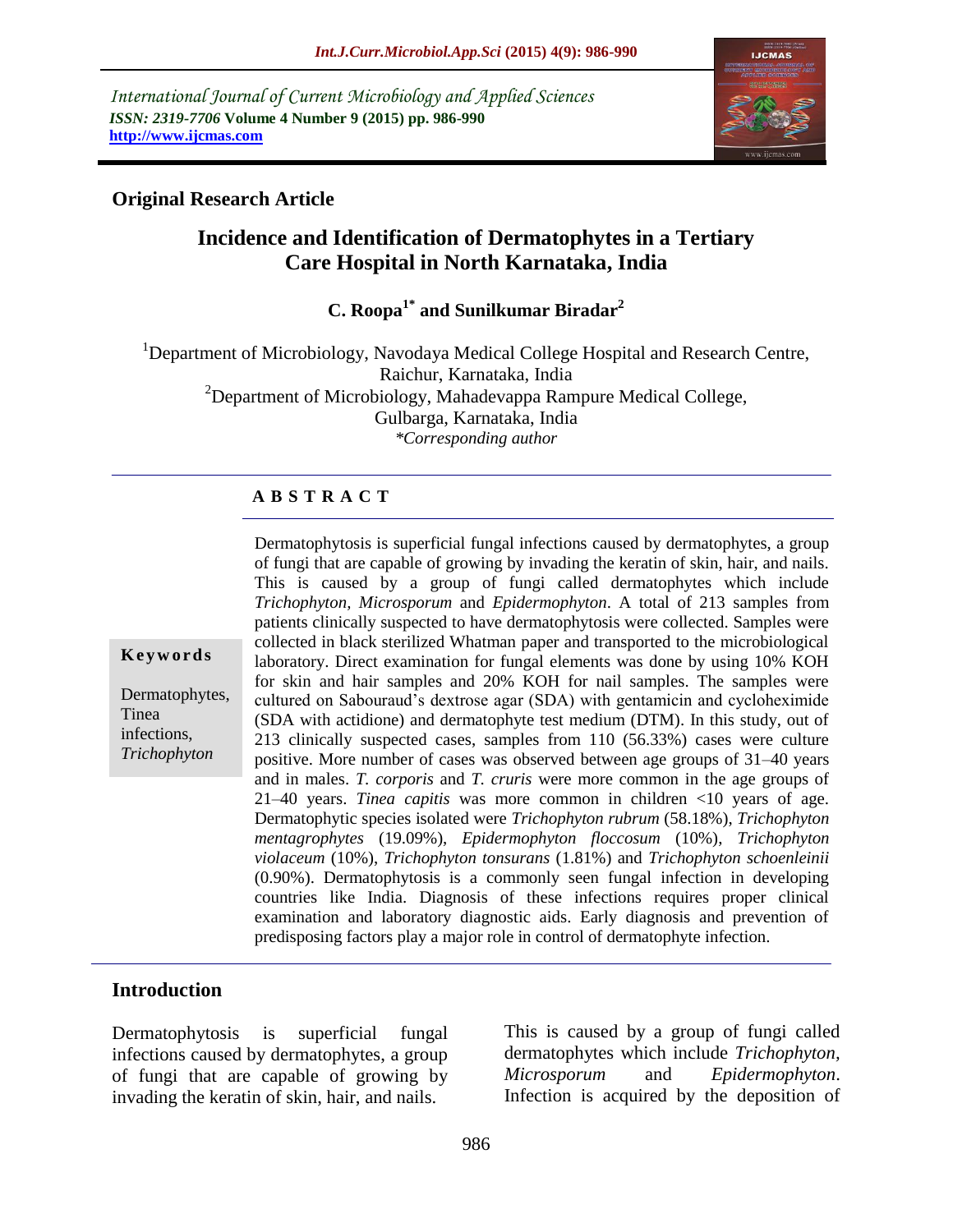viable arthrospores or hyphae on the skin surface of the predisposed individual. Arthroconidia adhere to the keratinized tissue and once established, the spores germinate and penetrate the stratum corneum. Penetration by dermatophytes is brought about by secreting keratinases found exclusively in the dermatophytes (Tainwala and Sharma, 2011).

Overcrowding, poor hygiene, low standards of living along with high humidity environments are contributing to the increased prevalence of these fungal infections (Poluri *et al.,* 2015). North Karnataka is well known for its hot and humid conditions making its population at risk of many dermatophytic infections. Hence this study was undertaken to know the incidence and common clinical presentations of dermatophytosis involving skin, hair and nails in a tertiary care hospital in North Karnataka.

## **Materials and Methods**

A total of 213 samples from patients clinically suspected to have dermatophytosis were collected in a period of one year from Nov 2011 to Nov 2012. A detailed history about age, sex, occupation, social status, duration of complaint and significant past history were taken.

After cleaning the lesions with 70% alcohol, scales were collected from erythematous growing margins of the lesion with a sterile blunt scalpel. Hairs were plucked with sterile forceps. Scrapings from the infected nail bed and from the undersurface of the nail as proximal to the cuticle were collected with a no.15 scalpel blade. Samples were collected in black sterilized Whatman paper and transported to the microbiological laboratory (Poluri *et al.,* 2015; Shenoy *et al.,* 2008).

Direct examination for fungal elements was done by using 10% KOH for skin and hair samples and 20% KOH for nail samples. The samples were cultured on Sabouraud's dextrose agar (SDA) with gentamicin and cycloheximide (SDA with actidione) and dermatophyte test medium (DTM). Samples were inoculated in two sets of the culture media. One set was incubated at 37°C and another set at 25°C in BOD incubator.

Cultures were examined twice weekly for the appearance of growth. Cultures were incubated for 4 weeks before discarding them as negative. Identification of fungal growth was done by macroscopic examination of colony morphology, pigment production and microscopic examination by lactophenol cotton blue preparation. Urease test was also performed to differentiate *Trichophyton* species.

## **Results and Discussion**

In this study, out of 213 clinically suspected cases, samples from 110 (56.33%) cases were culture positive. Out of 110 positive samples, males were predominant 65 (59.09%) compared to females 45 (40.90%). More number of cases was observed between age groups of 31–40 years, followed by 21–30 years and 51–60 years (Table 1).

Clinical presentations of dermatophytosis observed were *Tinea corporis* 42 (38.18%), followed by *Tinea cruris* 38 (34.54%), *Onychomycosis* 9 (8.18%), Tinea pedis 7 (6.36%), *Tinea capitis* 4 (3.63%), *Tinea barbae* 4 (3.63%), *Tinea faciei* 3 (2.72%) and *Tinea manuum* 3 (2.72%) (Table 2).

When KOH positivity was studied in comparison with culture, KOH positivity rate is more than culture. Of 146 KOH positives only 110 were culture positive.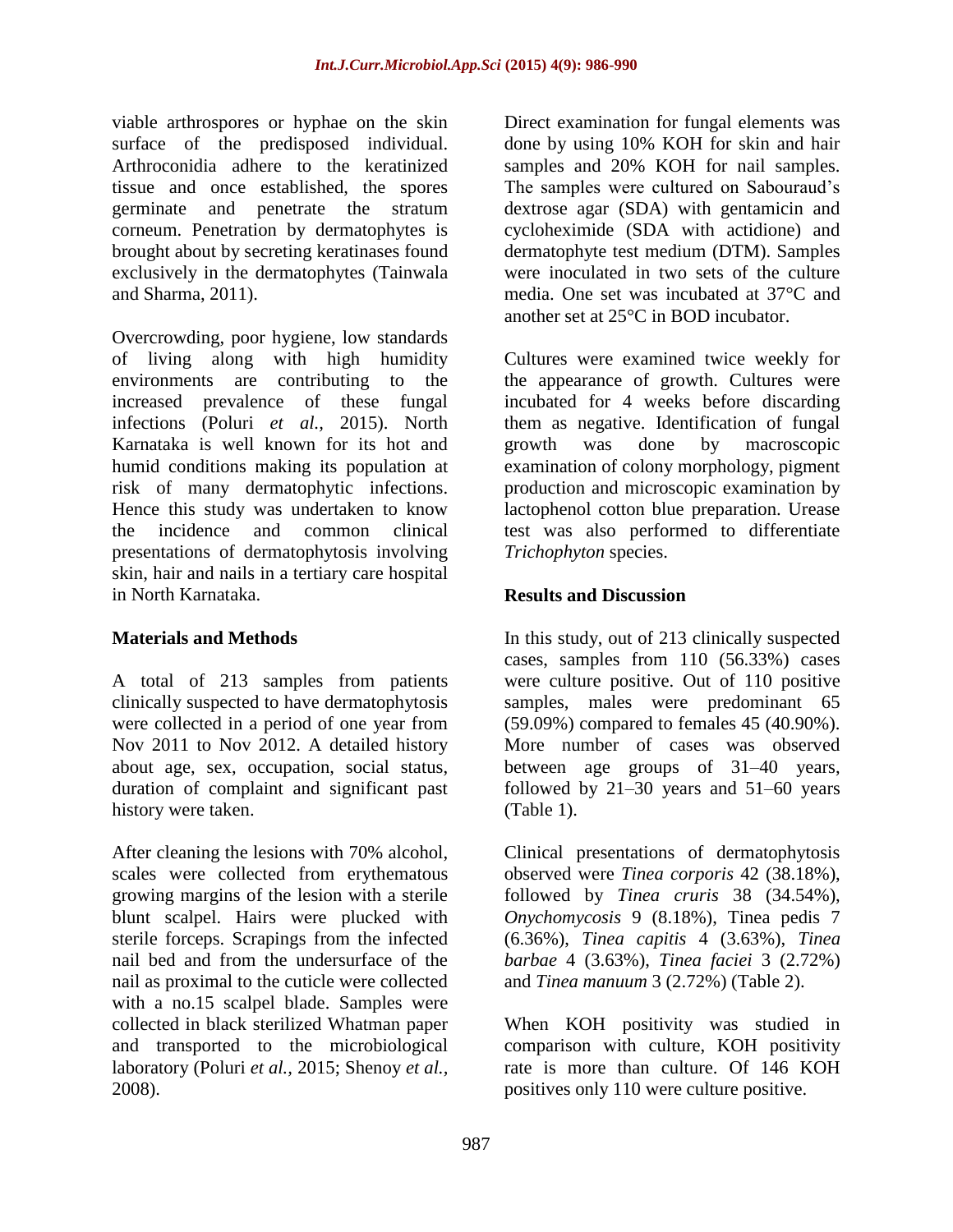*T. corporis* and *T. cruris* were more common in the age groups of 21–40 years. *Tinea capitis* was more common in children <10 years of age. Dermatophytic species isolated were *Trichophyton rubrum* (58.18%), *Trichophyton mentagrophytes*

(19.09%), *Epidermophyton floccosum* (10%), *Trichophyton violaceum* (10%), *Trichophyton tonsurans* (1.81%) and *Trichophyton schoenleinii* (0.90%) (Table 4).

| <b>Table.1</b> Age distribution of dermatophytes in the study |  |
|---------------------------------------------------------------|--|
|                                                               |  |

| Age group       | <b>Number of positives</b> | Percentage |
|-----------------|----------------------------|------------|
| $0-10$ years    | 3                          | 2.72%      |
| $11-20$ years   | 7                          | 6.36%      |
| $21 - 30$ years | 32                         | 29.09%     |
| $31-40$ years   | 52                         | 47.27%     |
| $41 - 50$ years | 2                          | 1.81%      |
| $51-60$ years   | 9                          | 8.18%      |
| Above 60 years  | 5                          | 4.54%      |

**Table.2** Clinical presentations of dermatophytosis

| <b>Dermatophyte infection</b> | <b>Number of cases</b> | Percentage |
|-------------------------------|------------------------|------------|
| T. corporis                   | 42                     | 38.18%     |
| T. cruris                     | 38                     | 34.54%     |
| Onychomycosis                 | y                      | 8.18%      |
| T. pedis                      |                        | 6.36%      |
| T. capitis                    |                        | 3.63%      |
| T. barbae                     |                        | 3.63%      |
| T. faciei                     |                        | 2.72%      |
| T. mannum                     |                        | 2.72%      |

**Table.3** Comparison of KOH mount to culture

|                  | KOH positive $\vert$ KOH negative |                |    |
|------------------|-----------------------------------|----------------|----|
| Culture positive |                                   | 08             | 10 |
| Culture negative | 44                                | 59             |    |
| Total            | 46                                | 6 <sup>7</sup> |    |

#### **Table.4** Dermatophytic species isolated

| <b>Dermatophyte species</b> | <b>Number</b> | Percentage |
|-----------------------------|---------------|------------|
| Trichophyton rubrum         | 64            | 58.18%     |
| Trichophyton mentagrophytes | 21            | 19.09%     |
| Epidermophyton floccosum    | 11            | 10%        |
| Trichophyton violaceum      | 11            | 10%        |
| Trichophyton tonsurans      | റ             | 1.81%      |
| Trichophyton schoenleinii   |               | 0.90%      |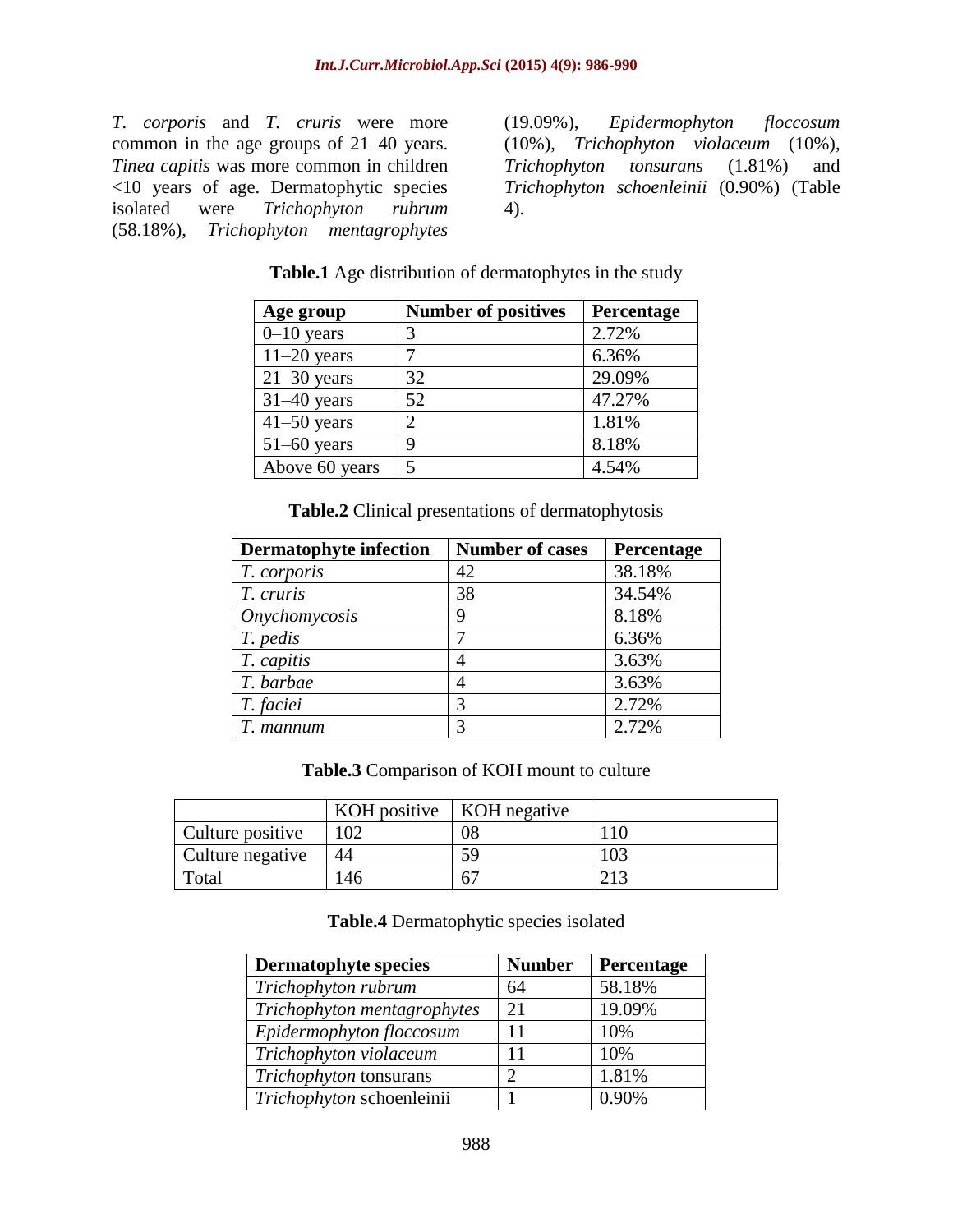In this study, highest incidence of dermatophytosis was observed in the age group of 31–40 years and in males. This may be due to greater physical activity and increased sweating in this age group favoring the growth of dermatophytes. This correlates well with other studies done on dermatophytes (Mohanty *et al.,* 1998; Sentamilselvi *et al.,* 1997; Singh and Beena, 2003). *Tenia corporis*, followed by *T. cruris* were common clinical presentations of dermatophytosis in the present study which was in correlation with other studies from India (Mohanty *et al.,* 1998; Sentamilselvi *et al.,* 1997; Singh and Beena, 2003). The unhygienic conditions, increased humid weather and dusty environment of our country predispose the population for dermatophyte infections.

*T. capitis* was more common in children below the age group of 10 years, which was also observed in study done by Poluri *et al.*  (2015). *T. rubrum* was the most common dermatophyte to cause all clinical types of dermatophytoses followed by T. mentagrophytes. This was in correlation with other studies done (Mohanty *et al.,* 1998; Sentamilselvi *et al.,* 1997; Singh and Beena, 2003).

Direct microscopy using KOH mount plays a important role in diagnosis, but definitive diagnosis is only by culture. In our study, eight of the culture positive samples showed no fungal elements in KOH examination. This could be because the fungus could have been spore form and not seen in microscopy. In our study, the incidence of dermatophytic infections was observed in the low socioeconomic group of people and rural background. This is because of unhygienic living conditions, overcrowding, illiteracy and poor nutrition among them. It may also be due to exposure to soil which carries arthrospores of dermatophytes and hence

increases the risk of infection in rural areas. This is in correlation with various studies done on dermatophytes (Mohanty *et al.,* 1998; Sentamilselvi *et al.,* 1997; Singh and Beena, 2003). Increased physical activity and hot environmental conditions which results in increased sweating and excessive moisture favoring the growth of dermatophytes (Prasad *et al.,* 2005).

Preventive measures such as maintenance of personal hygiene, avoidance of tight and restrictive clothing and early diagnosis and treatment of clinically suspicious cases plays a major role in control of these infections.

In conclusion, dermatophytosis is a commonly seen fungal infection in developing countries like India. Diagnosis of these infections requires proper clinical examination and laboratory diagnostic aids. Early diagnosis and prevention of predisposing factors play a major role in control of dermatophyte infection.

# **Reference**

- Mohanty, J.C., Mohanty, S.K., Sahoo, R.C., Sahoo, A., Praharaj, N. 1998. Incidence of dermatophytosis in Orissa. *Indian J. Med. Microbiol.,* 16: 78–80.
- Poluri, L.V., Indugula, J.P., Kondapaneni, S.L. 2015. Clinicomycological study of dermatophytosis in South India. *J. Lab. Physicians,* 7: 84–9.
- Prasad, P.V., Priya, K., Kaviarasan, P.K., Aanandhi, C., Sarayu, L. 2005. A study of chronic dermatophyte infection in a rural hospital. *Indian J. Dermatol. Venereol. Leprol.,* 71: 129–30.
- Sentamilselvi, G., Kamalam, A., Ajithadas, K., Janaki, C., Thambiah, A.S. 1997. Scenario of chronic dermatophytosis: